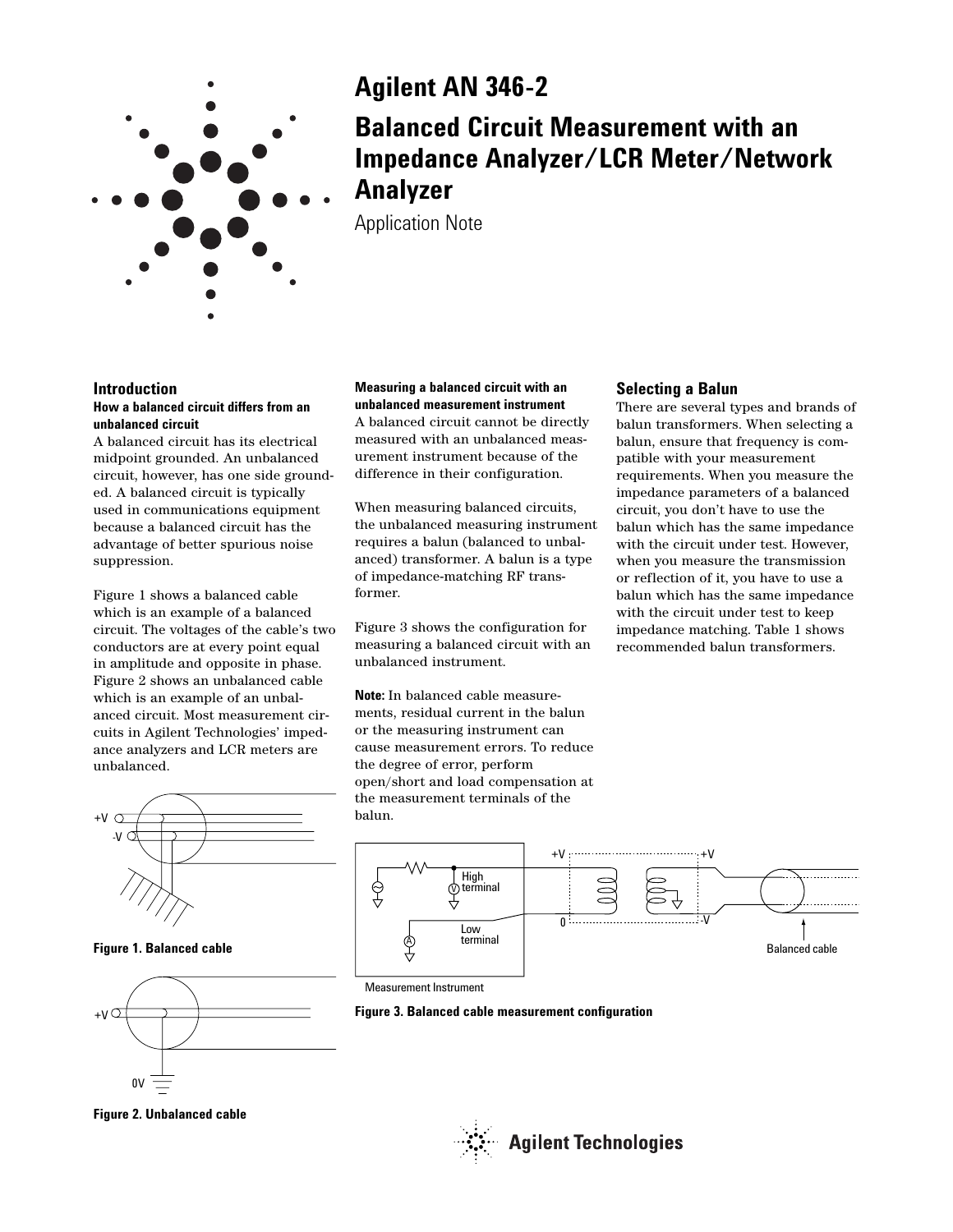## **Measurement Configuration with a Balun and Compensation**

**Impedance measurement configuration with Agilent 4294A impedance analyzer** Figure 4 shows impedance measurement configuration  $(1)/(2)$  with the 4294A.

#### **To calibrate/compensate for (1):**

1. Perform open, short, and load compensation at the balanced terminals of the 16314-60011. Use the furnished compensation standards of the 16314-60011.

| Standards |      | $0 \Omega$ PN 04191-85300 |
|-----------|------|---------------------------|
|           | OS – | PN 04191-85302            |
|           |      | $50$ Ω PN 04191-85301     |

#### **To calibrate/compensate for (2):**

Agilent 4294A

1. Assemble a female BNC connector as shown in Figure 5.

2. Perform open, short, and load calibration at the BNC connector using the following BNC Calibration standards:

 $\bigcirc$ 

| Short standard                 | PN 1250-0929 |
|--------------------------------|--------------|
| $50$ Ω load standard PN 11593A |              |

3. Remove the connector and connect the DUT. Measure the DUT.

#### **Impedance measurement configuration with the Agilent 4395A(#010)**

Figure 6 shows impedance measurement configuration (2) with the 4395A.

#### **To calibrate/compensate:**

Refer to "To calibrate/compensate for (2)" of impedance measurement configuration with 4294A impedance analyzer.

#### **Table 1. Recommended balun transformers**

**Transmission measurement configuration with a network analyzer** 

Figure 7 shows transmission measurement configuration (3) with a network analyzer.

#### **To calibrate/compensate:**

Short the terminals closest to the DUT to the signal out and to the test port, then perform response/thru calibration.

| Unb/Bal. $(W)$ | <b>Bandwidth</b> | Type No.    | <b>Suppliers</b>              |
|----------------|------------------|-------------|-------------------------------|
| 50:50          | 100 Hz to 10 MHz | 16315-60011 | <b>Agilent Technologies</b>   |
| 50:100         | 100 Hz to 10 MHz | 16316A      | <b>Agilent Technologies</b>   |
| 50:600         | 100 Hz to 3 MHz  | 16317A      | <b>Agilent Technologies</b>   |
| 50:50          | $0.1 - 125$ MHz  | 0001BB      | North Hills Signal Processing |
| 50:75          | $0.1 - 125$ MHz  | 0101BB      | North Hills Signal Processing |
| 50:100         | $0.1 - 125$ MHz  | 0300BB      | North Hills Signal Processing |
| 50:600         | $0.1 - 65$ MHz   | 0700BB      | North Hills Signal Processing |
| 75:50          | $0.1 - 100$ MHz  | 1000BB      | North Hills Signal Processing |
| 75:75          | $0.1 - 100$ MHz  | 1100BB      | North Hills Signal Processing |
| 75:100         | $0.1 - 100$ MHz  | 1300BB      | North Hills Signal Processing |
| 75:600         | $0.1 - 60$ MHz   | 1700BB      | North Hills Signal Processing |



**Figure 4. Measurement configurations with 4294A**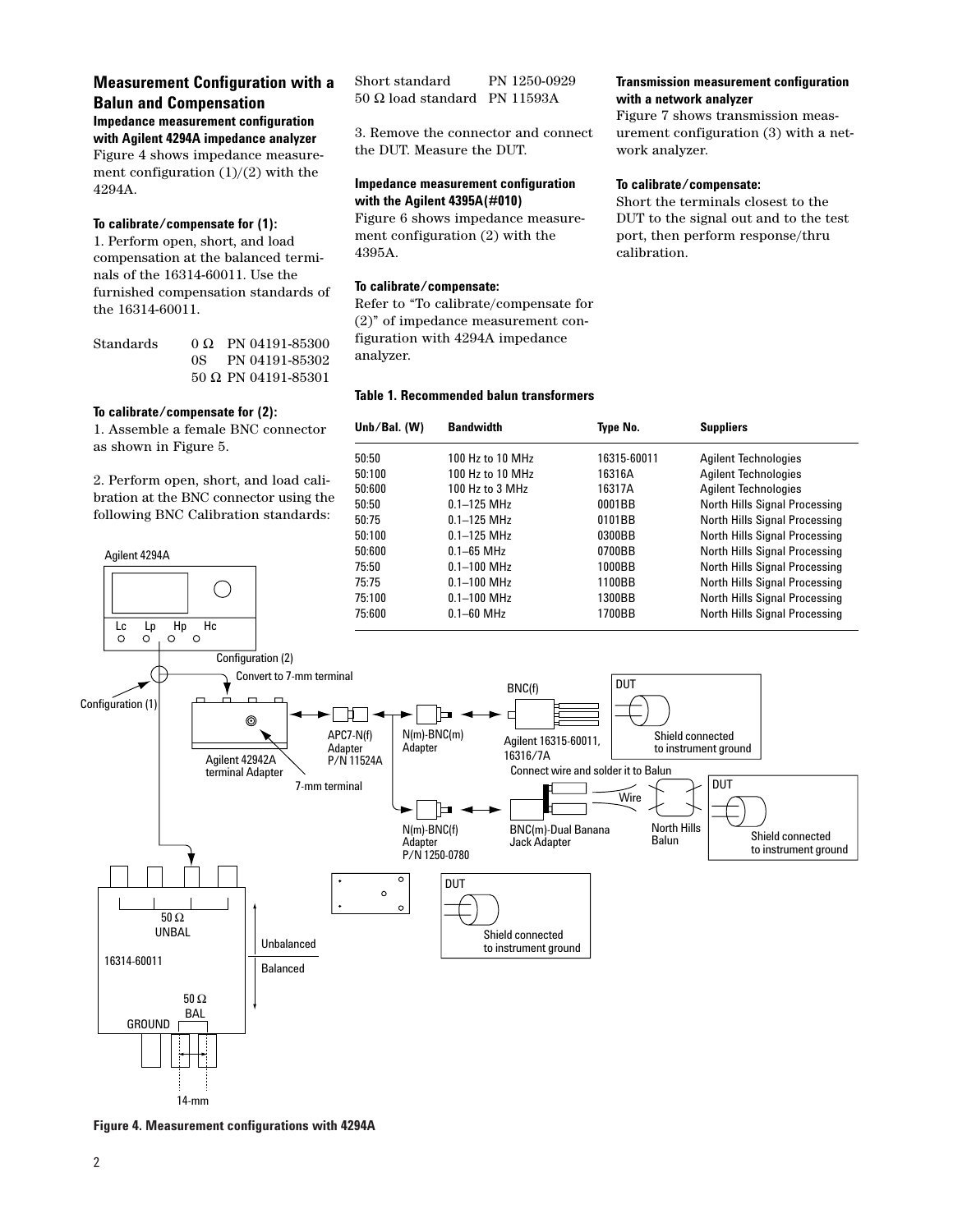





**Figure 7. Measurement configuration (3)**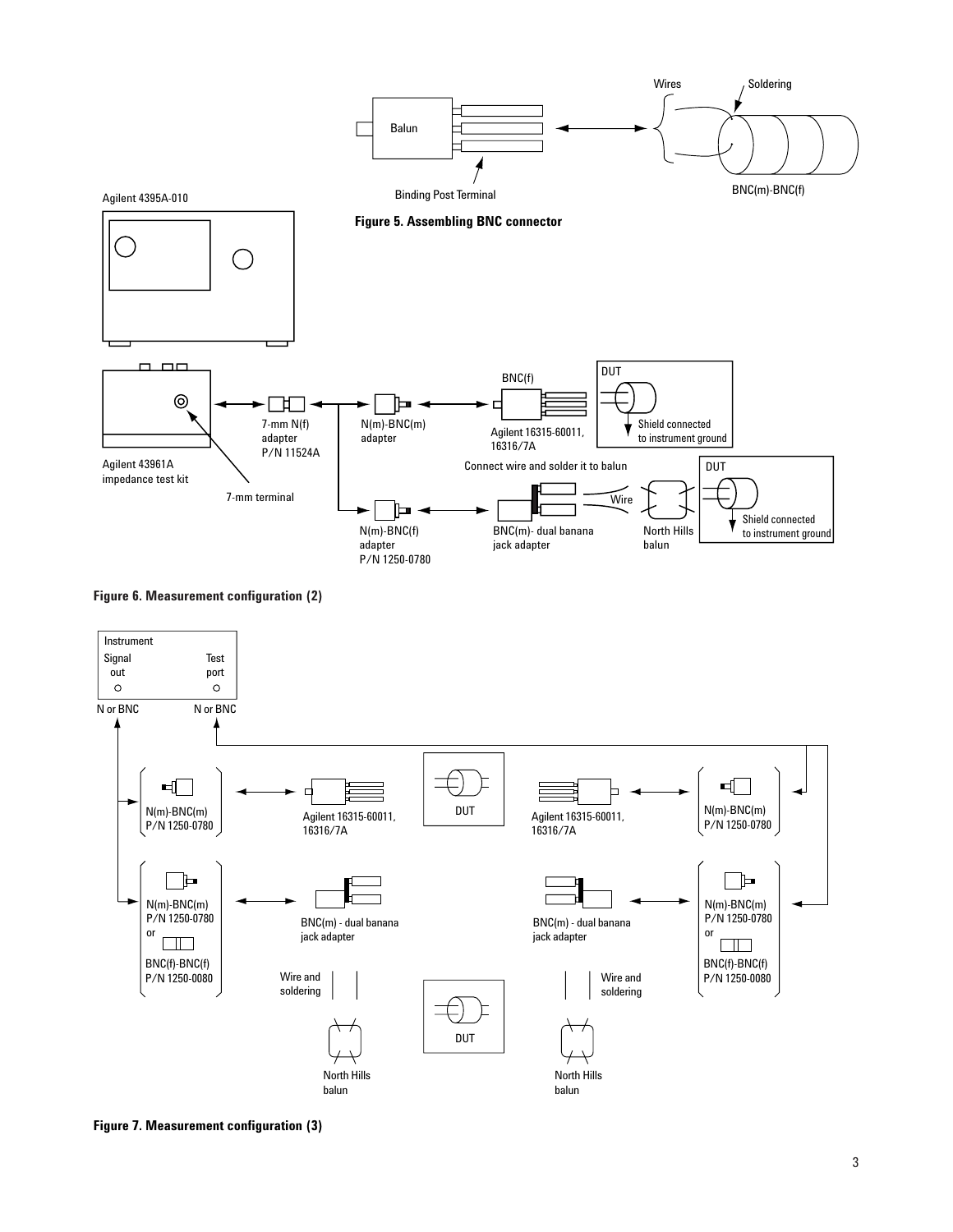## **Appendix: Agilent Balun Transformer Information**

The Agilent balun transformers are excellent interfaces for measuring balanced components or circuits. They can be used with unbalanced system measurement instruments such as impedance analyzers, LCR meters, and/or network analyzers (that are unbalanced system measurement instruments). Agilent offers the following balun transformers.



#### **Figure 8. Agilent 16314-60011 and 16315-60011**

#### **Agilent 16314-60011**

The 16314-60011 can be directly connected to a 4-terminal-pair impedance analyzer or an LCR meter. Highaccuracy impedance measurements of balanced devices can be made by using the OPEN/SHORT/LOAD characteristic. This unique feature of the Agilent impedance analyzer and LCR meters is performed at the binding posts by using the furnished shorting plate and a 50  $\Omega$  load resistor.

- Wide frequency range (100 Hz to 10 MHz) is covered.
- Recommended instruments:
	- 4294A precision impedance analyzer
	- 4284A precision LCR meter
- 4285A precision LCR meter
- E4980A precision LCR meter

#### **Agilent 16315-60011, 16316A, 16317A**

- Reflection and transmission measurements of balanced devices and circuits can be measured with a network analyzer.
- With the furnished load resistor (50 Ω, 100 Ω, 600 Ω) and short plate, calibration can be performed for high-accuracy measurements.
- Depending on the impedance of the device, balanced impedance of 50 Ω, 100 Ω, or 600 Ω can be selected.
- Wide frequency range (100 Hz to 10 MHz (Agilent 16317A covers up to 3 MHz))
- Recommended instruments:
- 4395A 500 MHz network/ spectrum/impedance analyzer • 4396B 1.8 GHz network/
- spectrum/impedance analyzer
- 4294A precision impedance analyzer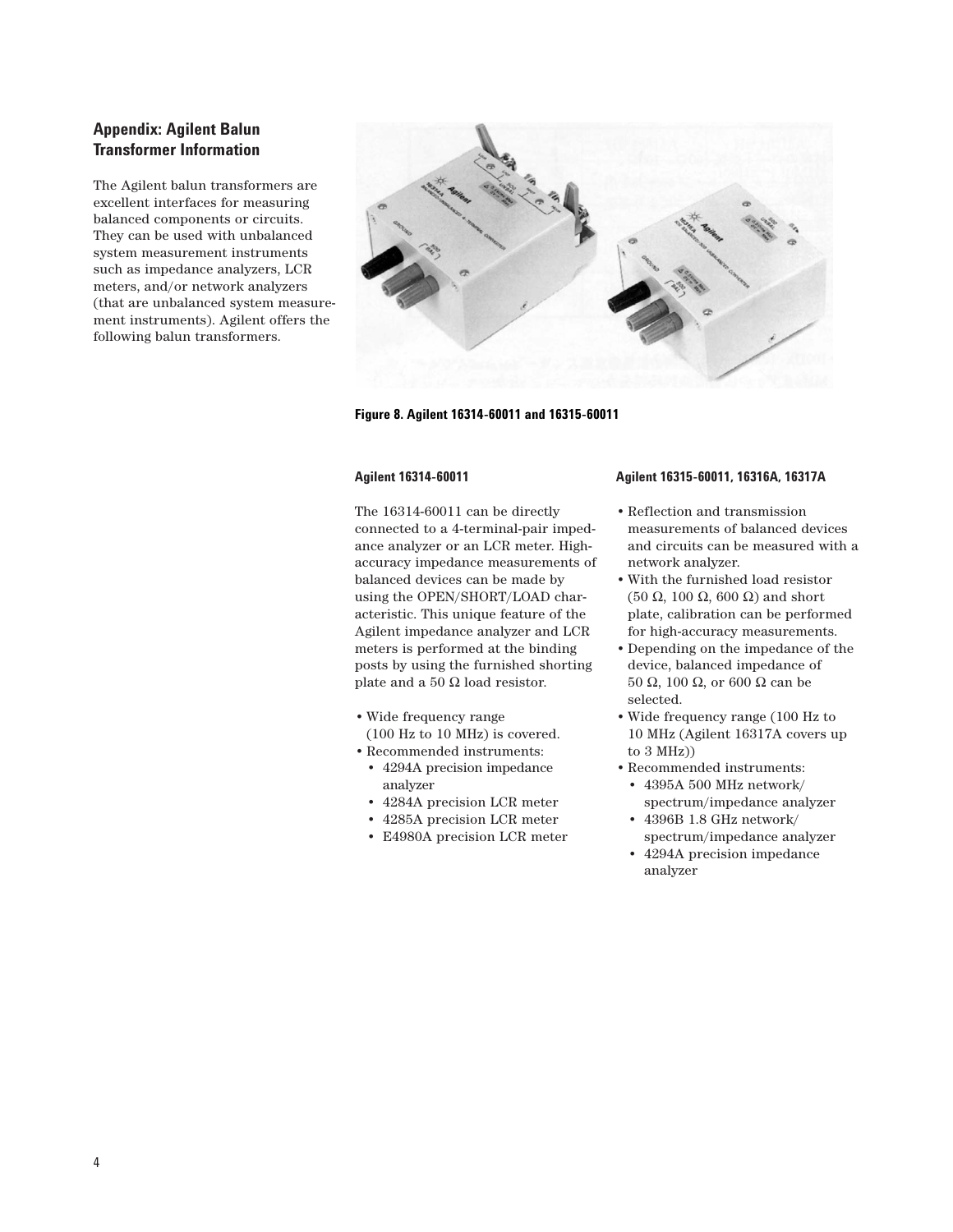## **Specifications**

Specifications describe the instrument's warranted performance over the temperature range of 0 to 50  $^{\circ}{\rm C}$  (except where noted) and after 30-minute warm-up time.

## **Table 2. Agilent balun transformers specifications**

|                                                     | Item<br>16316A<br>16314-60011<br>16315-60011                                                        |                           |                                    | 16317A                     |                            |
|-----------------------------------------------------|-----------------------------------------------------------------------------------------------------|---------------------------|------------------------------------|----------------------------|----------------------------|
| Terminal<br><b>Balanced port</b><br>configuration & | <b>Binding posts</b><br>2 signal terminals and 1 ground terminal (signal terminal spacing: 14.0 mm) |                           |                                    |                            |                            |
| nominal                                             |                                                                                                     | $50 \Omega$               | $50 \Omega$                        | $100 \Omega$               | $600 \Omega$               |
| characteristic<br>Unbalanced<br>impedance<br>port   | <b>BNC</b> connector<br>4 BNC connectors                                                            |                           |                                    |                            |                            |
|                                                     | $50 \Omega$                                                                                         |                           |                                    |                            |                            |
| Size (mm)                                           |                                                                                                     | 89(W) x 56(H) x 133 (D)   | $89(W) \times 55(H) \times 121(D)$ |                            |                            |
|                                                     | Weight $(q)$<br>400                                                                                 |                           | 350                                |                            |                            |
|                                                     | <b>Operating temperature</b>                                                                        |                           | 0 to 55 $\degree$ C                |                            |                            |
| Operating humidity                                  |                                                                                                     | $\leq$ 95% RH (@ 40 °C)   |                                    |                            |                            |
| Non-operation temperature                           |                                                                                                     | -40 to +70 $^{\circ}$ C   |                                    |                            |                            |
| Non-operating humidity                              |                                                                                                     | $\leq$ 90% RH (@ 65 °C)   |                                    |                            |                            |
| <b>Furnished accessories</b>                        |                                                                                                     | 50 $\Omega$ load resistor | 50 $\Omega$ load resistor          | 100 $\Omega$ load resistor | $600 \Omega$ load resistor |
|                                                     |                                                                                                     | Shorting plate            | Shorting plate                     | Shorting plate             | Shorting plate             |
|                                                     |                                                                                                     | Manual                    | Manual                             | Manual                     | Manual                     |

## **Supplemental Characteristics**

Supplemental characteristics are intended to provide information useful in applying the instrument by giving non-warranted performance parameters.

#### **Table 3. Agilent Balun transformers supplemental characteristics (at 23 ± 5 °C)**

| Item                   | 16314-60011                                                                                                                     | 16315-60011 | 16316A | 16317A                                                                                                                             |
|------------------------|---------------------------------------------------------------------------------------------------------------------------------|-------------|--------|------------------------------------------------------------------------------------------------------------------------------------|
| Operating<br>frequency | 100 Hz to 10 MHz                                                                                                                |             |        | 100 Hz to 3 MHz                                                                                                                    |
| Insertion loss         | ≤ 1.0 dB (@100 kHz)                                                                                                             |             |        |                                                                                                                                    |
| Freq. response         | $\leq$ 1.0 dB (relative to the insertion loss at<br>100 kHz)                                                                    |             |        | $\leq \pm 1.5$ dB (relative to the insertion loss at<br>100 kHz)                                                                   |
| Return loss            | $≥ 10$ dB (100 Hz ≤ Freq. < 300 Hz)<br>$\geq$ 20 dB (300 Hz $\leq$ Freq. < 7 MHz)<br>$\geq$ 17 dB (7 MHz $\leq$ Freq. < 10 MHz) |             |        | ≥ 10 dB (100 Hz ≤ Freq. < 300 MHz)<br>$\geq$ 20 dB (300 MHz $\leq$ Freq. $\leq$ 1 MHz)<br>$\geq$ 15 dB (1 MHz < Freq. $\leq$ 3MHz) |
| Common mode<br>loss    | $≥ 50$ dB (100 Hz ≤ Freq. < 3 MHz)<br>$\geq$ 45 dB (3 MHz $\leq$ Freq. < 5 MHz)<br>$\geq$ 40 dB (5 MHz $\leq$ Freq. < 10 MHz)   |             |        | $≥ 50$ dB (100 Hz ≤ Freq. < 1 MHz)<br>$\geq$ 45 dB (1 MHz $\leq$ Freq. < 3 MHz)                                                    |